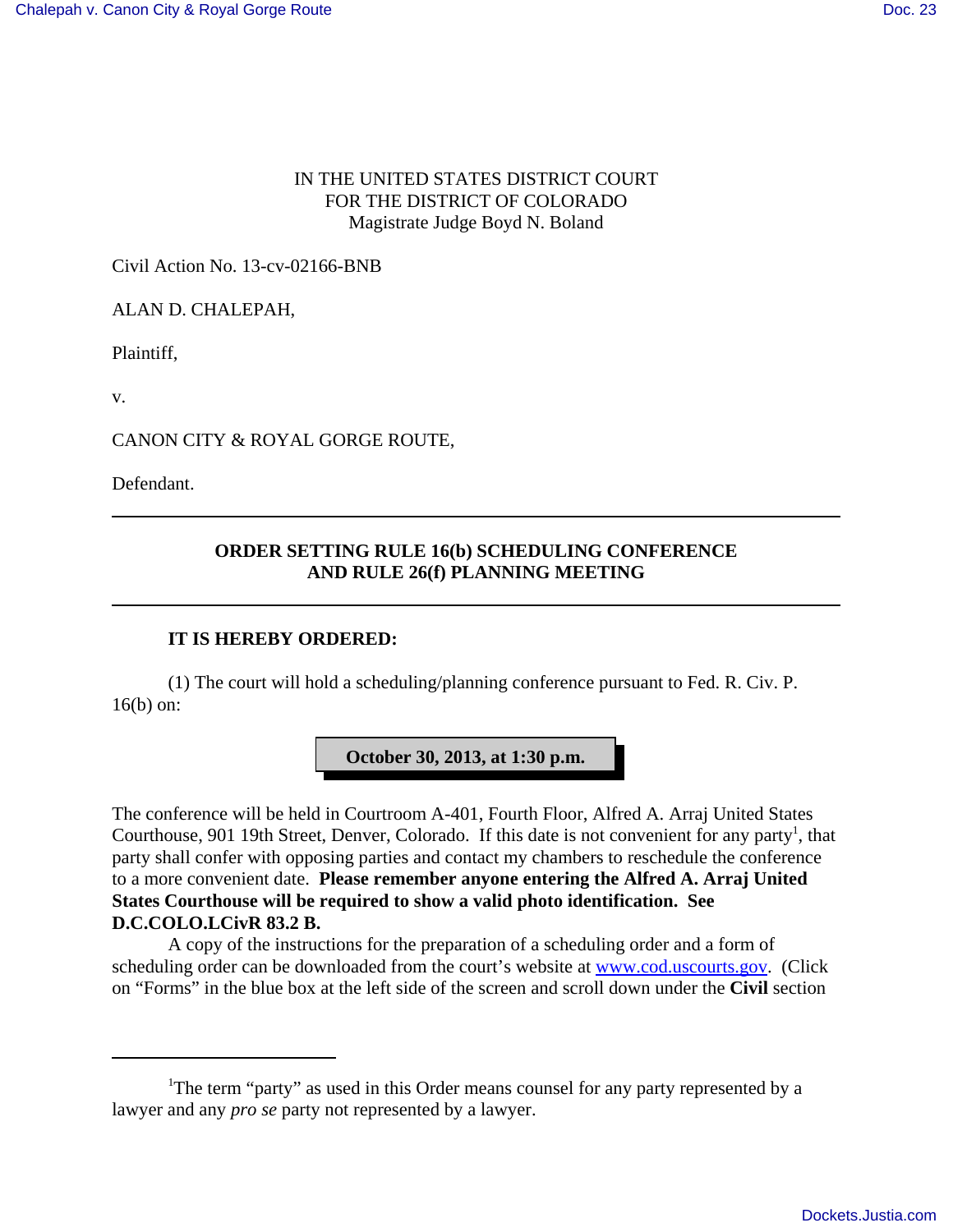to the bold heading "Standardized Order Forms"). Parties shall prepare the proposed scheduling order in accordance with the court's form.

The parties shall submit their proposed scheduling order, pursuant to District of Colorado Electronic Case Filing ("ECF") Procedures V.5.1, including a copy of the proposed scheduling order in a WordPerfect or Word format sent via e-mailed to Boland Chambers@cod.uscourts.gov, all as required by ECF Procedure V.5.1. 5.12(A)(2) and  $5.12(B)(1)$  and  $(2)$ , on or before:



Attorneys and/or parties not participating in ECF shall submit their proposed scheduling order on paper to the Clerk's Office. However, if any party in the case is participating in ECF, it is the responsibility of that party to submit the proposed scheduling order pursuant to the District of Colorado ECF Procedures.

The plaintiff shall notify all parties who have not yet entered an appearance of the date and time of the scheduling/planning conference and provide a copy of this Order to those parties.

(2) In preparation for the scheduling/planning conference, the parties are directed to confer in accordance with Fed. R. Civ. P. 26(f) on or before:



The court encourages the parties to meet face to face, but if that is not possible, the parties may meet by telephone conference. All parties are jointly responsible for arranging and attending the Rule 26(f) meeting.

During the Rule 26(f) meeting, the parties shall discuss the nature and basis of their claims and defenses and the possibilities for a prompt settlement or resolution of the case; make or arrange for the disclosures required by Rule 26(a)(1); and develop their proposed scheduling/discovery plan. The parties should also discuss the possibility of informal discovery, such as conducting joint interviews with potential witnesses, joint meetings with clients, depositions via telephone, or exchanging documents outside of formal discovery.

In those cases in which (i) the parties' substantive allegations involve extensive computer-generated records; (ii) a substantial amount of disclosure or discovery will involve information or records in electronic form (i.e., e-mail, word processing, databases); (iii) expert witnesses will develop testimony based in large part on computer data and/or modeling; or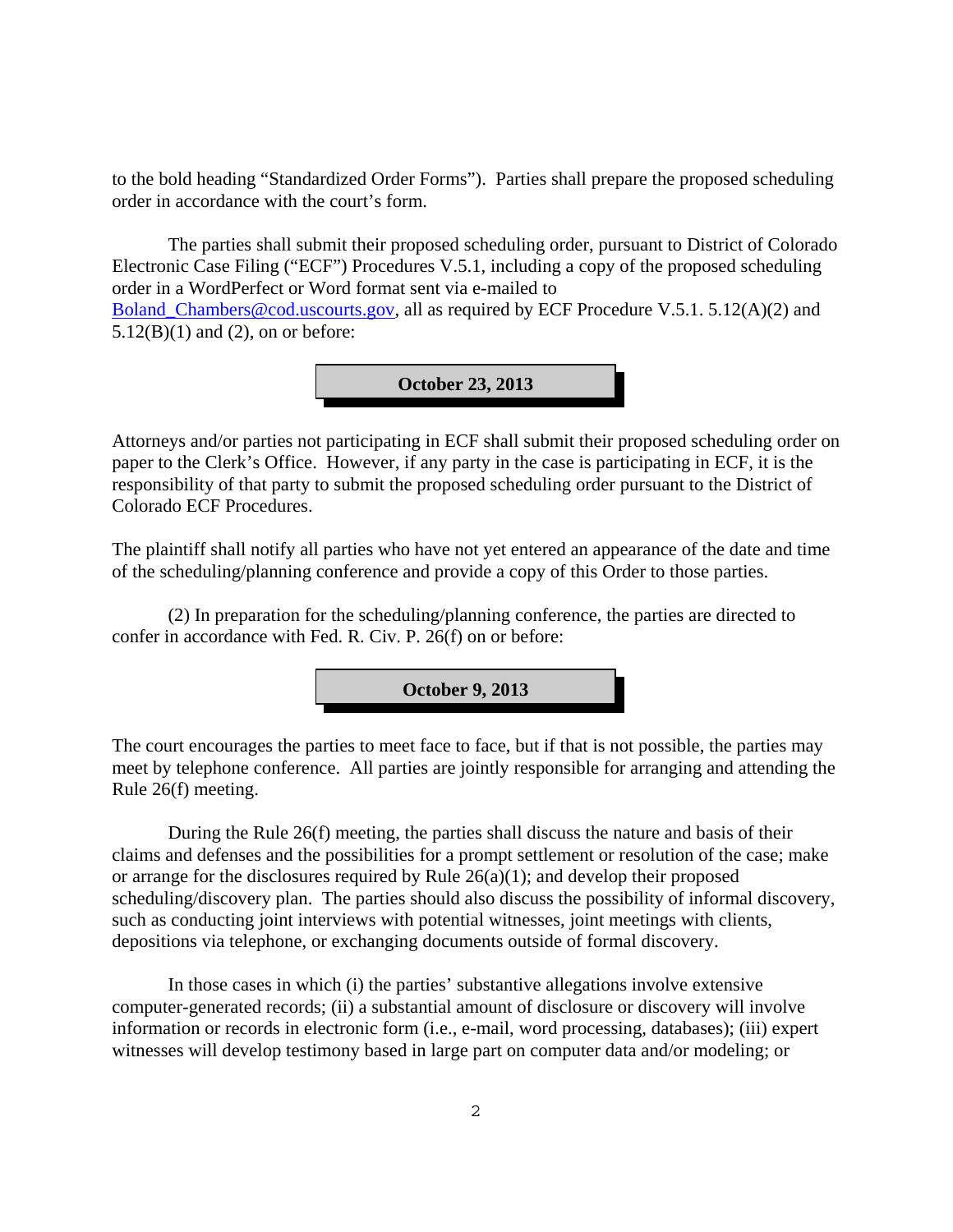(iv) any party plans to present a substantial amount of evidence in digital form at trial, the parties shall confer regarding steps they can take to preserve computer records and data, facilitate computer-based discovery, resolve privilege issues, limit discovery costs and delay, and avoid discovery disputes relating to electronic discovery. The parties shall be prepared to discuss these issues, as appropriate, in the proposed scheduling order and at the scheduling/planning conference.

These are the minimum requirements for the Rule 26(f) meeting. The parties are encouraged to have a comprehensive discussion and are required to approach the meeting cooperatively and in good faith. The parties are reminded that the purpose of the Rule 26(f) meeting is to expedite the disposition of the action, discourage wasteful pretrial activities, and improve the quality of any eventual trial through more thorough preparation. The discussion of claims and defenses shall be a substantive, meaningful discussion.

The parties are reminded that pursuant to Fed. R. Civ. P. 26(d) no discovery shall be sought prior to the Rule 26(f) meeting.

(3) The parties shall comply with the mandatory disclosure requirements of Fed. R. Civ. P.  $26(a)(1)$  on or before:

**October 23, 2013**

Counsel and parties are reminded that the mandatory disclosure requirements encompass computer-based evidence which may be used to support claims or defenses. Mandatory disclosures must be supplemented by the parties consistent with the requirements of Fed. R. Civ. P. 26(e). Mandatory disclosures and supplementation are not to be filed with the Clerk of the Court.

(4) All parties are expected to be familiar with the Local Rules of Practice for the District of Colorado. Copies are available from the Clerk of the Court, United States District Court for the District of Colorado, or through the District Court's web site: www.cod.uscourts.gov. All out-of-state counsel shall comply with D.C.COLO.LCivR 83.3 prior to the scheduling/planning conference.